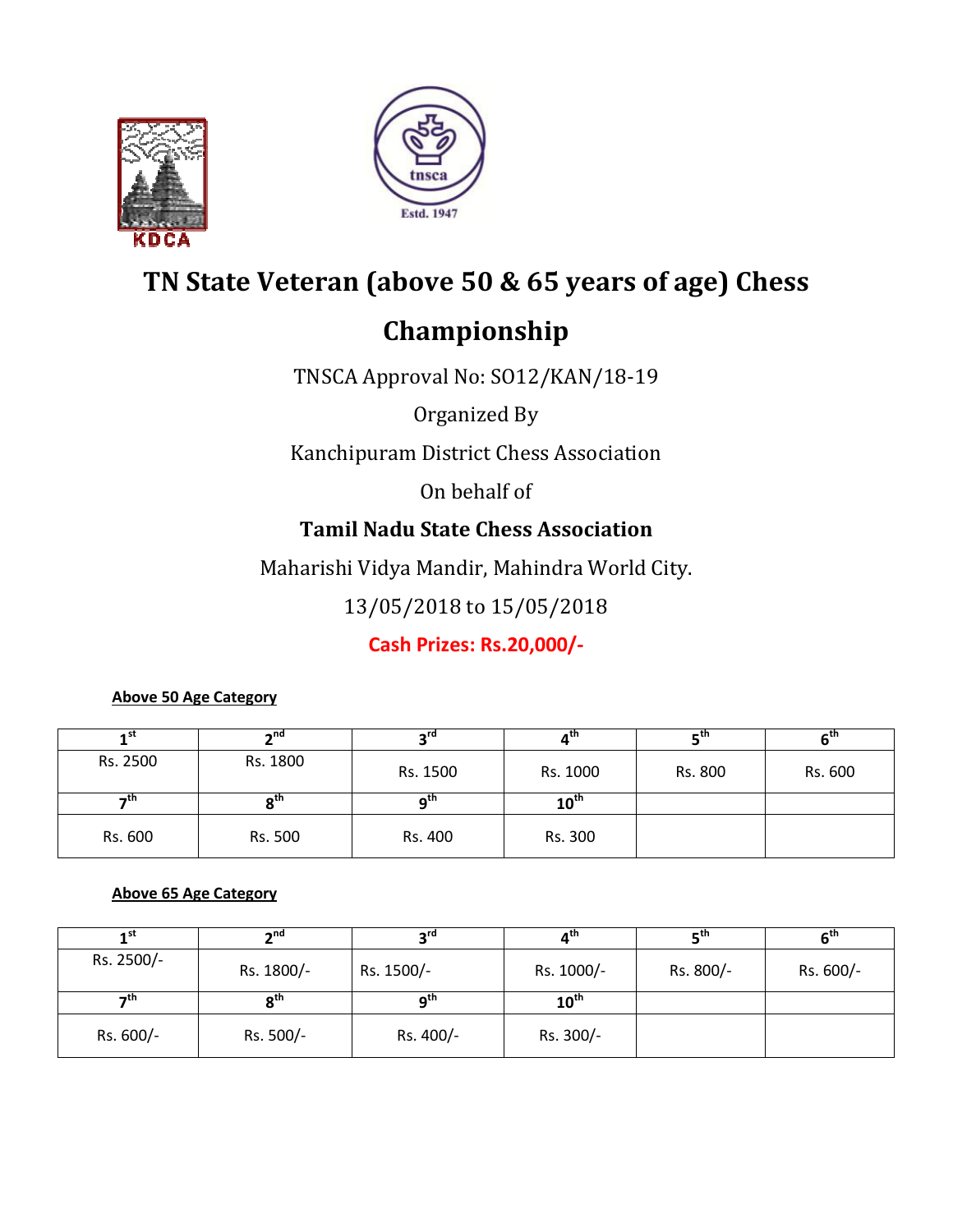| <b>Tournament Schedule</b> |            |            |
|----------------------------|------------|------------|
| Arrival                    | 13.05.2018 |            |
| <b>Managers Meeting</b>    | 13.05.2018 | 08.30 A.M. |
| 1 <sup>st</sup> Round      | 13.05.2018 | 09.00 A.M. |
| 2 <sup>nd</sup> Round      | 13.05.2018 | 01.00 P.M. |
| 3rd Round                  | 13.05.2018 | 04.30 P.M. |
| 4 <sup>th</sup> Round      | 14.05.2018 | 09.00 A.M. |
| 5 <sup>th</sup> Round      | 14.05.2018 | 01.00 P.M. |
| 6 <sup>th</sup> Round      | 14.05.2018 | 04.30 P.M. |
| 7 <sup>th</sup> Round      | 15.05.2018 | 10.00 A.M. |
| Prize Distribution         | 15.05.2018 | 03.00 P.M. |

# **Entry Fee: Rs.300/-**

Last date for receipt of entries: 7<sup>th</sup> May, 2018

# **Rules and Regulations: Each district can send any number of entries**

| Age Eligibility   | Those who have completed 50 years of age on 1 <sup>st</sup> January (Born before 1st January,  |  |  |
|-------------------|------------------------------------------------------------------------------------------------|--|--|
|                   | 1968) are eligible to participate in above 50 age category. Those who have                     |  |  |
|                   | completed 65 years of age on 1 <sup>st</sup> January 2018 are eligible to participate in above |  |  |
|                   | 65 age category. Age proof is required. Certificate should be from the Panchayat               |  |  |
|                   | /Municipality or corporation obtained soon after birth. Players without the date of            |  |  |
|                   | birth certificate will not be allowed to participate. Other country passport holders           |  |  |
|                   | shall not be allowed to participate in the State Chess Championship.                           |  |  |
| Lodging           | Free dormitory types of lodging will be provided. Please bring your own beddings               |  |  |
| Food              | Canteen facility is available on payment.                                                      |  |  |
| Registration of   | All the participants of TN State Chess Championship are required to register                   |  |  |
| Participants with | themselves with TNSCA by paying Rs.150/- as player registration fee for the years              |  |  |
| <b>TNSCA</b>      | 2018-2019, the players have to submit their Date of Birth Certificate copy and one             |  |  |
|                   | passport size photo along with the duly signed TN players' Registration Form.                  |  |  |
| Default time:     | Default time is 15 minutes. Players have to be at the boards within 15 minutes of              |  |  |
|                   | the start of the round.                                                                        |  |  |
| Rules             | FIDE rules in force shall apply.                                                               |  |  |
| System of play:   | The Tournament shall be conducted on a Seven rounds Swiss System.                              |  |  |
| Time Control:     | 60 minutes each plus 30 seconds increment from the move one.                                   |  |  |
| Tie – break       | Direct encounter, Buchholz Cut 1, Buchholz, Sonneborn Berger and number of wins                |  |  |
|                   | (forfeit included) tie-break rules will be applied. In case of tie, prizes will not be         |  |  |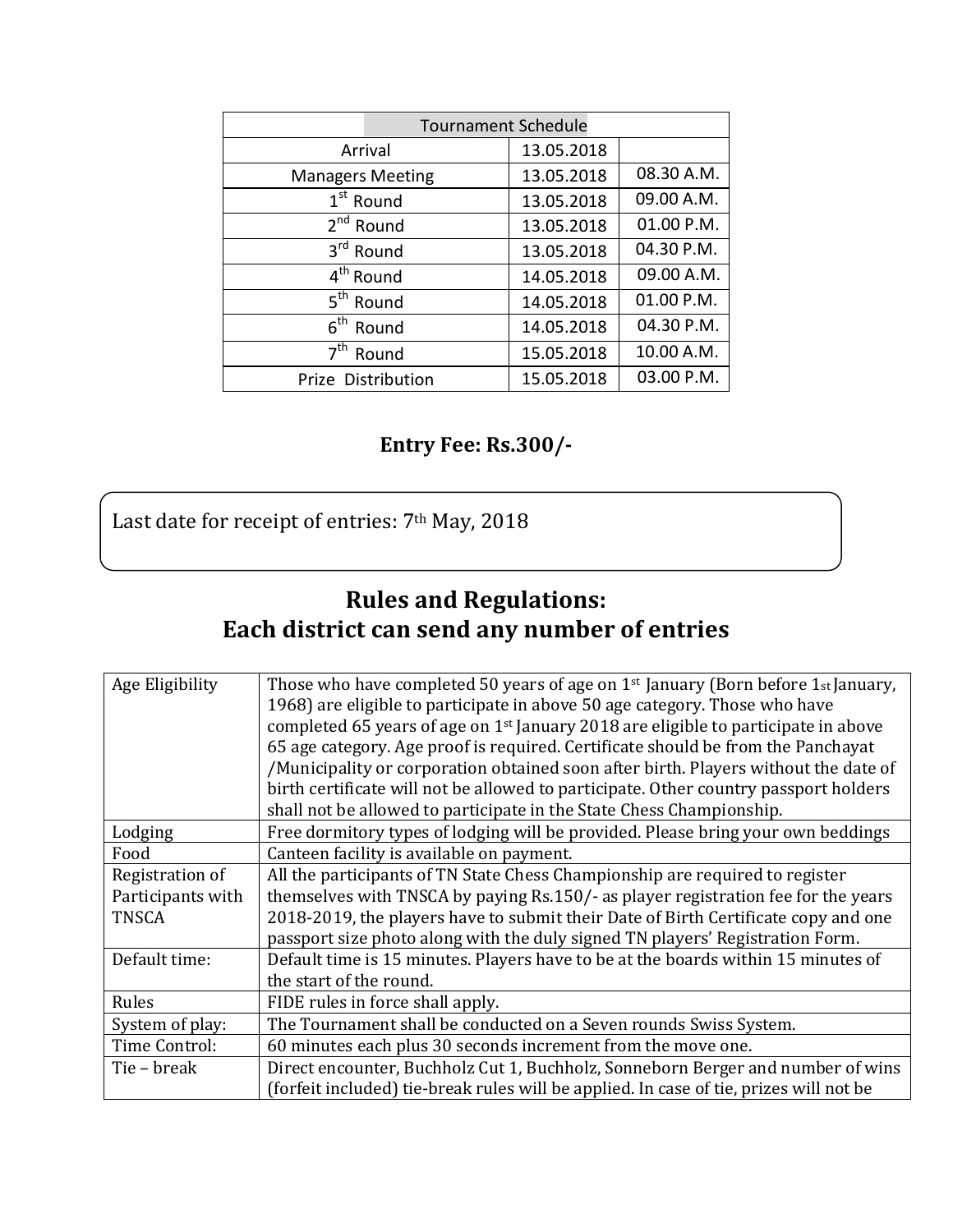|                      | shared.                                                                                 |
|----------------------|-----------------------------------------------------------------------------------------|
| <b>Chess Clocks:</b> | Each Association is requested to provide at least two chess clocks for every four       |
|                      | players.                                                                                |
| Appeals              | An Appeals Committee comprising of three members plus two reserves will be              |
| Committee:           | formed at the managers meeting. All the members and reserves of the Appeals             |
|                      | Committee shall be from different districts. No member of committee can vote on         |
|                      | dispute in which a player from his own district is involved and in such case(s), the    |
|                      | reserve member takes his place. The decision of the appeals committee is final and      |
|                      | binding on all players concerned.                                                       |
| Tournament           | The tournament committee consisting of the General Secretary, TNSCA                     |
| Committee:           | or his representative, the Secretary of Kanchipuram DCA or his representative and       |
|                      | representative from another district to be nominated by the TNSCA shall decide on       |
|                      | all emergency matters.                                                                  |
| Protest:             | Protest, if any against the decision of the Chief arbiter shall be made in writing with |
|                      | a protest fee of Rs. 500/- within 15 minutes of the incident. The decisions of the      |
|                      | appeals committee shall be final and binding on all concerned. The protest fee is       |
|                      | refundable one if the protest is upheld.                                                |
| Withdrawals:         | A player may withdraw from the tournament at any stage after informing the Chief        |
|                      | Arbiter in writing.                                                                     |
| Arrears:             | The players belonging to Districts which are in arrears to TNSCA will not be            |
|                      | allowed to take part.                                                                   |
| Rights of            | The TNSCA/Kanchipuram DCA/organizer reserve the right to admit/reject any               |
| Admission:           | entry without assigning any reason thereof.                                             |
|                      | The TNSCA /Kanchipuram DCA/organizer reserve the rights of admission to the             |
|                      | venue and lodging place.                                                                |

Last date for receipt of entries: 07<sup>th</sup> May 2018. No entry will permitted after the last date.

#### **Entry Registration: For NEFT or Fund Deposit**

- 1. Account Name : Kanchipuram District Chess Association
- 2. Bank : Indian Bank
- 3. Branch : Rajakilpakkam
- 4. Account No. : 474928744
- 5. Account type : Savings Account
- 6. IFS Code : IDIB000R053

Demand Draft in favour of **"Kanchipuram District Chess Association"** Payable at **Chennai**. Contact Address:

L R. Bhuvanaa Sai Joint Secretary, 1/29, Ravi Street, Bharathipuram,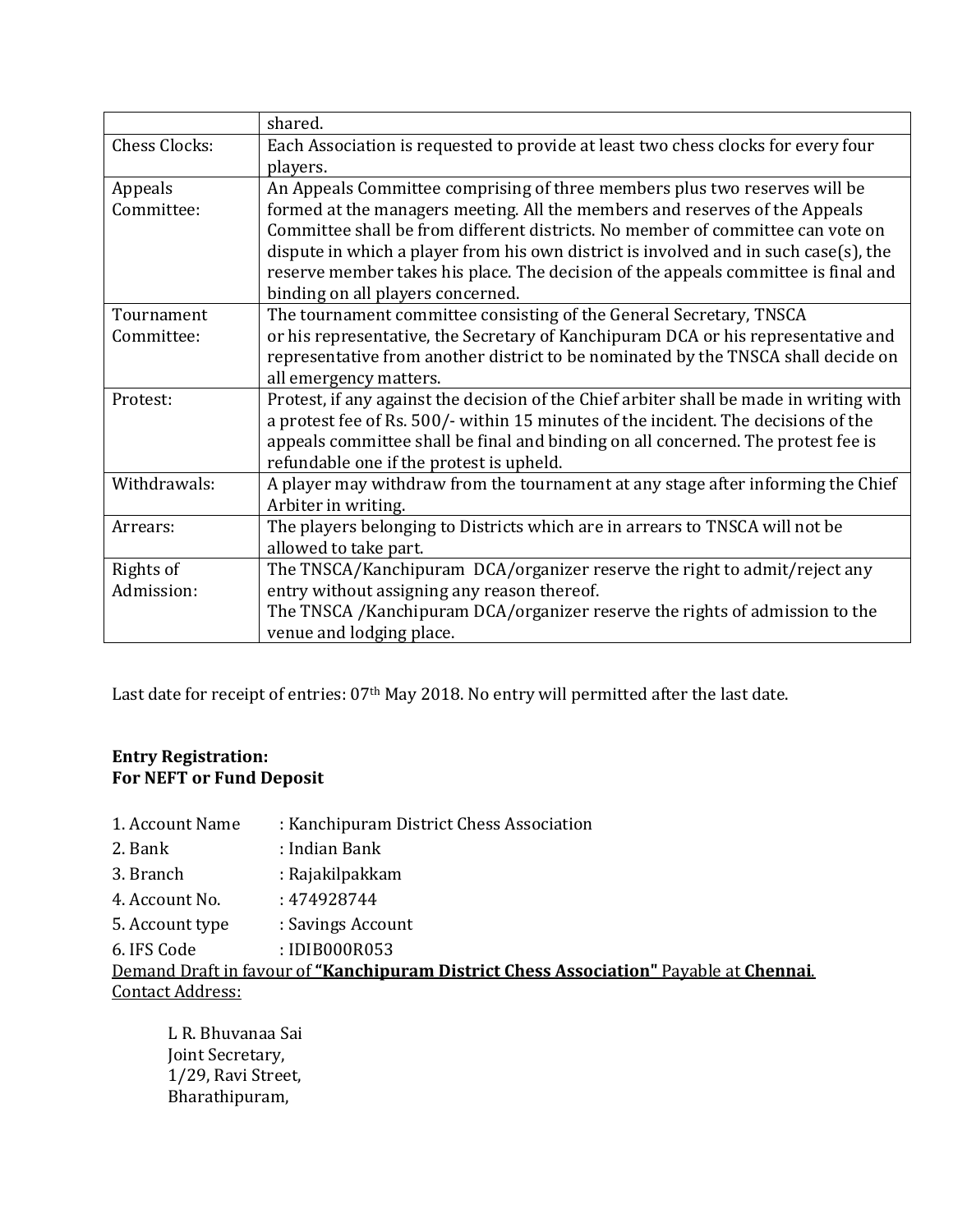Chromepet, Chennai – 600 044.

| <b>Organizing Committee</b> |
|-----------------------------|
| 1. M.Muthukumar             |
| Hon. Secretary, KDCA        |
| 2. V.Rajaraman              |
| Hon. Vice President, KDCA   |
| 3. D.Ebenezer Rajkumar      |
| Hon. Treasurer, KDCA        |
|                             |

### **Accommodation & Transport:**

Free Dormitory Accommodation will be provided to all the players in the school premises itself. Any queries with regards to the free lodging can be directed to Mrs. Bhanumathi, Joint Secretary, KDCA @ 9884595035 between 11 AM and 8 PM.

A list of lodges in and around Mahindra city is provided below along with the contact details. Please contact them directly and book your accommodation in advance.

Venue Info:

- $\triangleright$  7 Kms from the main gate
- $\geq 15$  min drive from Chengalput
- $\geq 1$  hour drive during peak hours from Tambaram
- $\triangleright$  Bus pickup and drop arranged from Main gate at selected timings.
- $\triangleright$  Auto fare from main gate to School is Rs.150/- (for 3 persons)

### **AC & Non-AC Rooms (sharing basis) close to Mahindra city:**

- 1. NPR Residency, Guduvancherry 91-8754001217 / 044-27462077
- 2. Vassi Palaze MarimalaiNagar 9176657108
- 3. Raju's Residency Park(above Adyar Ananda Bhavan hotel) , Guduvancherry – 8144630485 / 8144730485/7299940255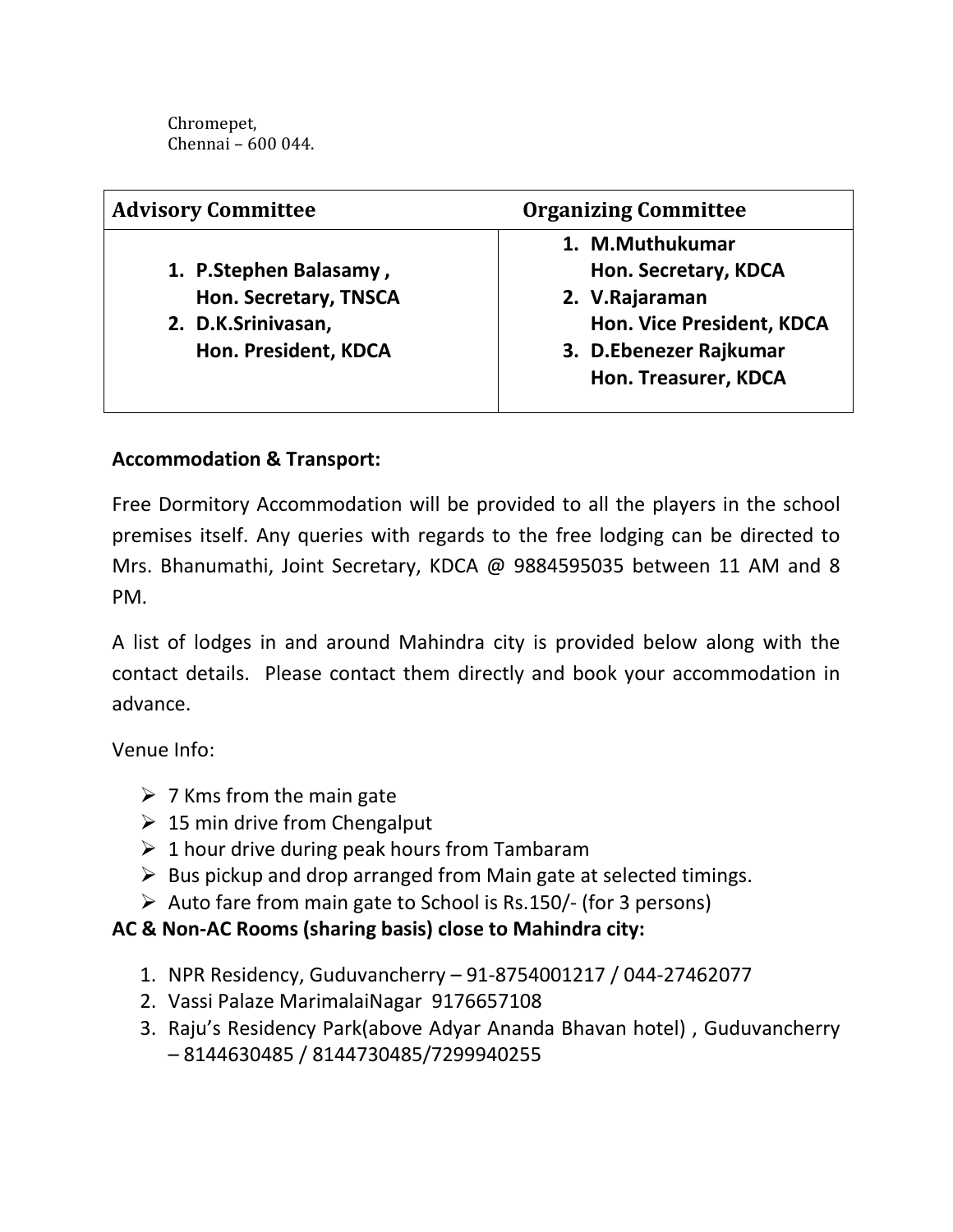4. Hotel Munivelu International above Shri Ganesh Bhavan), Chengalput – 044-27426317 / 27427317 / 27429317

### **Inside Mahindra City:**

- 1. Corporate Stays (only AC rooms on sharing basis) 044-27460466 /7550075888
- 2. Sri Krishna Hostel (AC & Non-AC Paying Guest hostel room) 9840825896 / 9840825897/ 9840942759

Canteen Facilities are available within the campus at nominal rates.